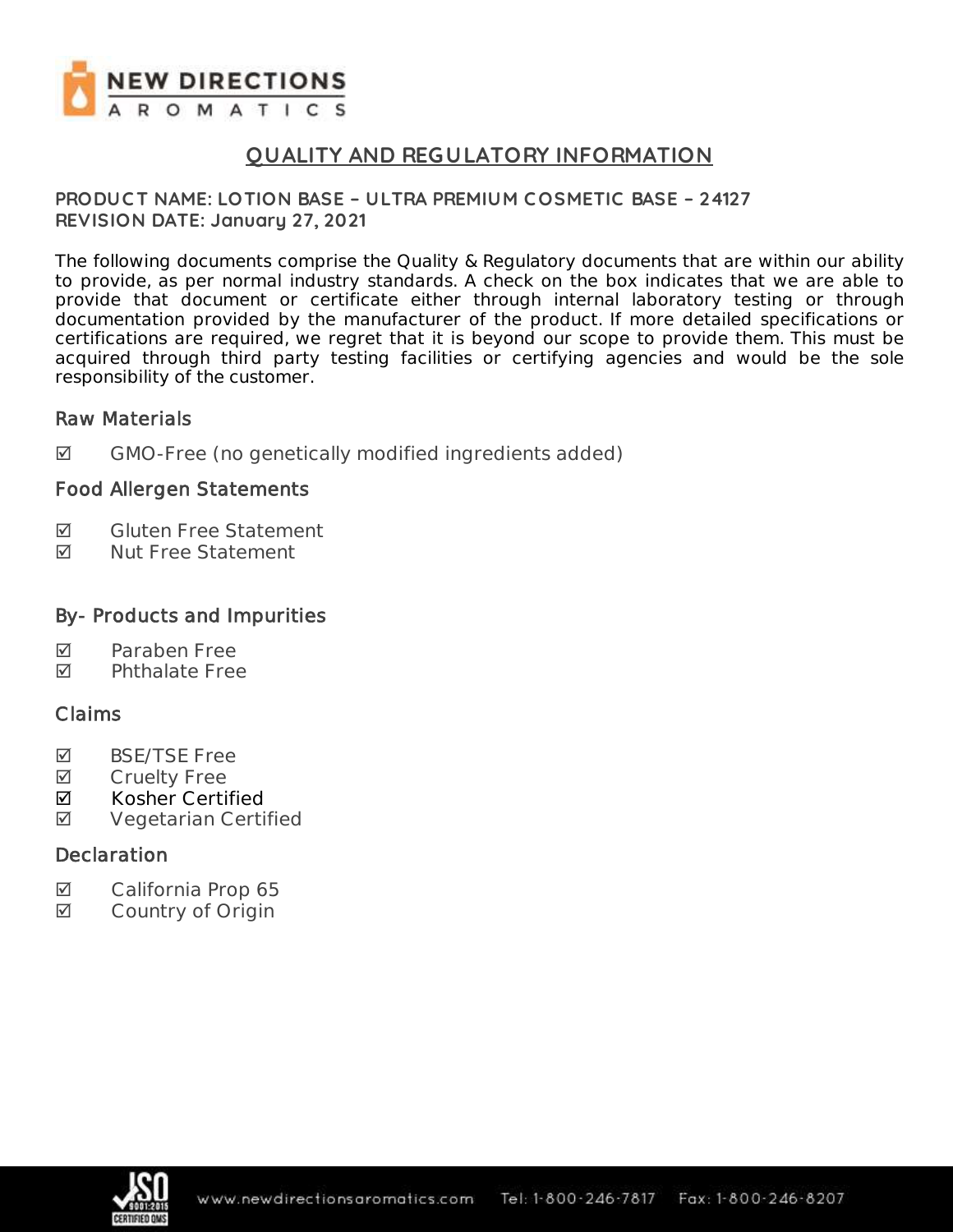

## **GMO STATEMENT**

#### **PRODUC T NAME: LOTION BASE – ULTRA PREMIUM C OSMETIC BASE – 24127**

We hereby certify that, to the best of our knowledge, this product was not produced from or with GMO plant material.

#### Disclaimer & Caution

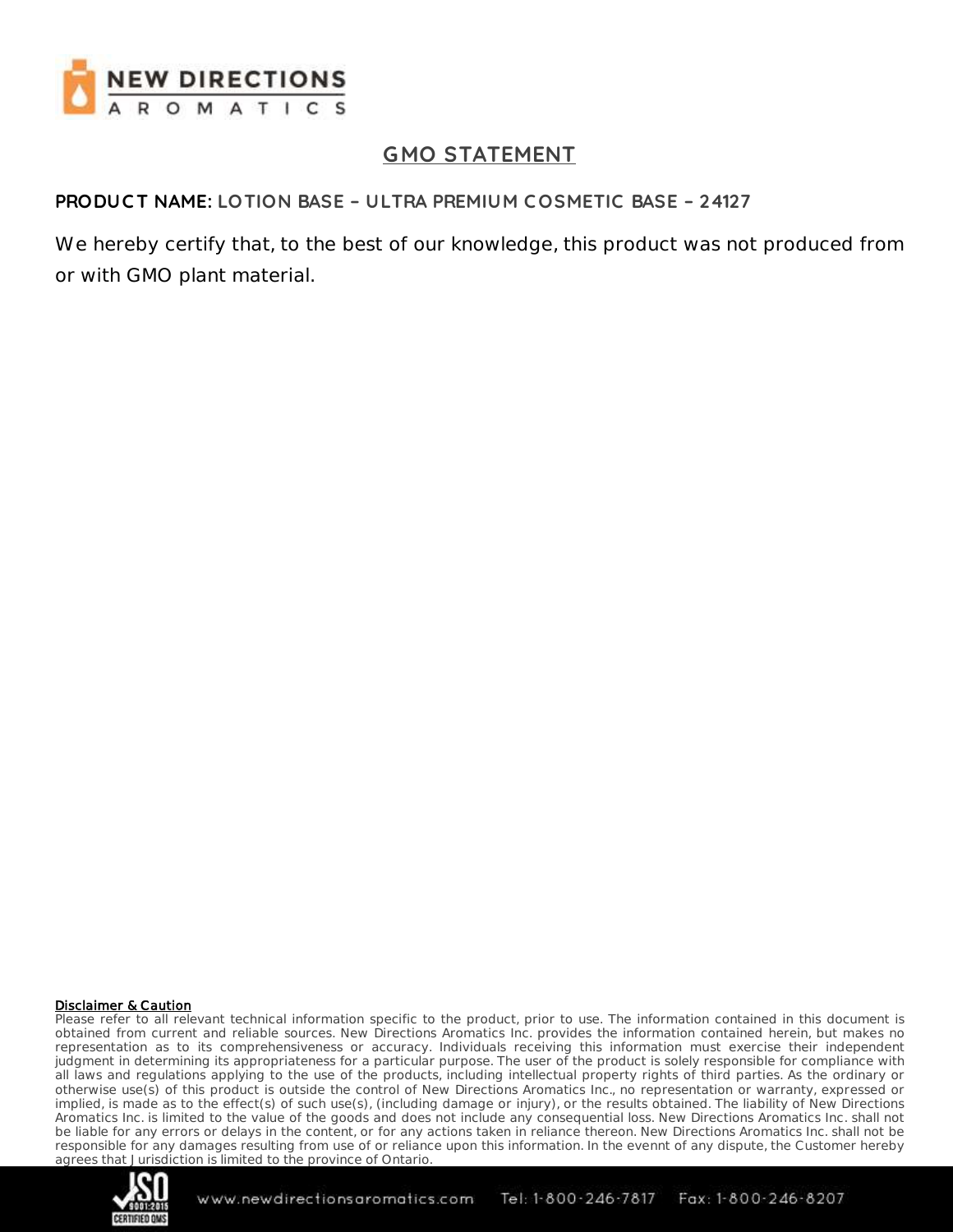

# **GLUTEN STATEMENT**

## **PRODUC T NAME: LOTION BASE – ULTRA PREMIUM C OSMETIC BASE – 24127**

We hereby certify that, to the best of our knowledge, this product is gluten-free, nor was it manufactured with any ingredients containing gluten.

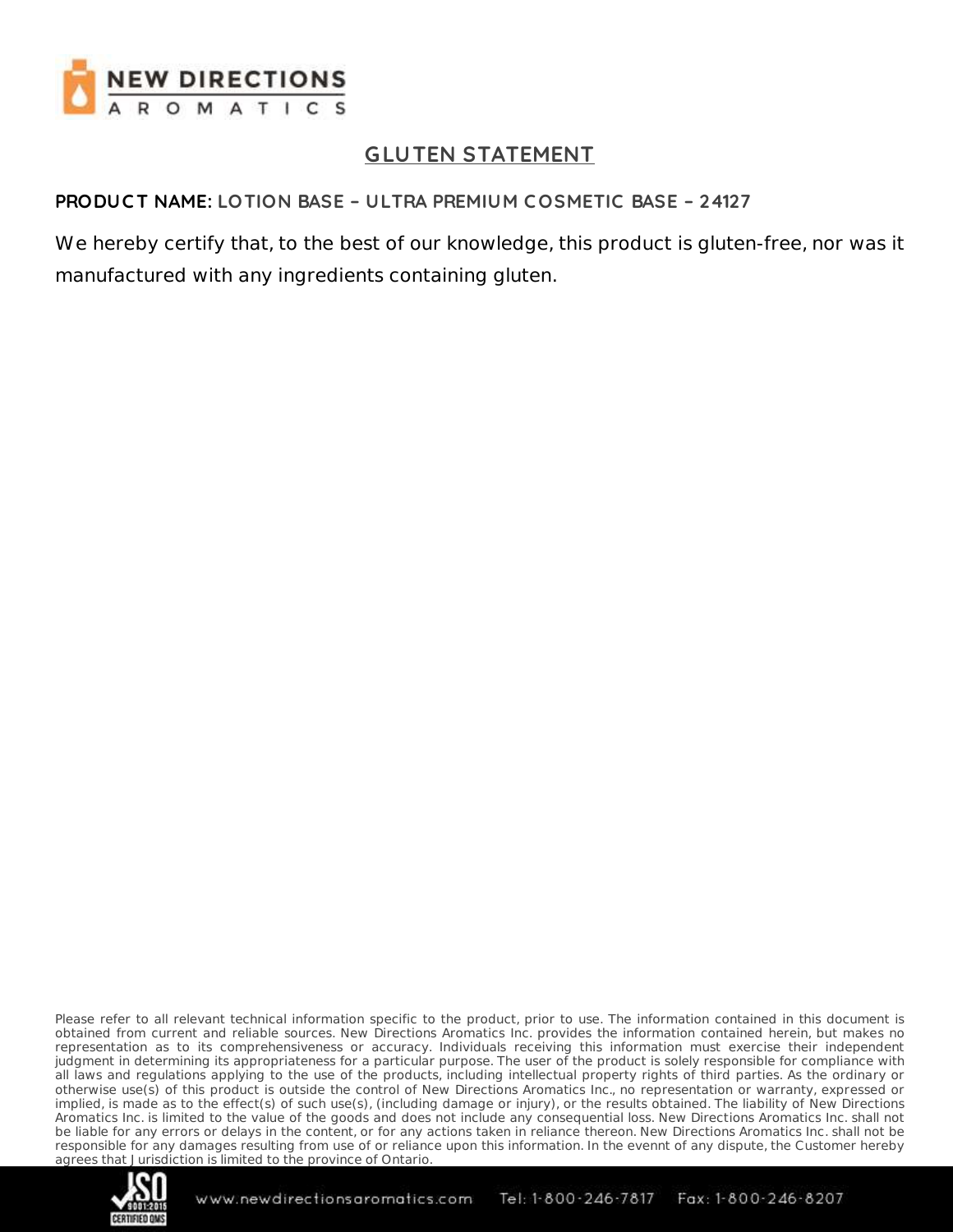

# **NUT-FREE STATEMENT**

## **PRODUC T NAME: LOTION BASE – ULTRA PREMIUM C OSMETIC BASE – 24127**

We hereby certify that, to the best of our knowledge, this product is Nut-free, nor was it manufactured with any ingredients containing nuts.

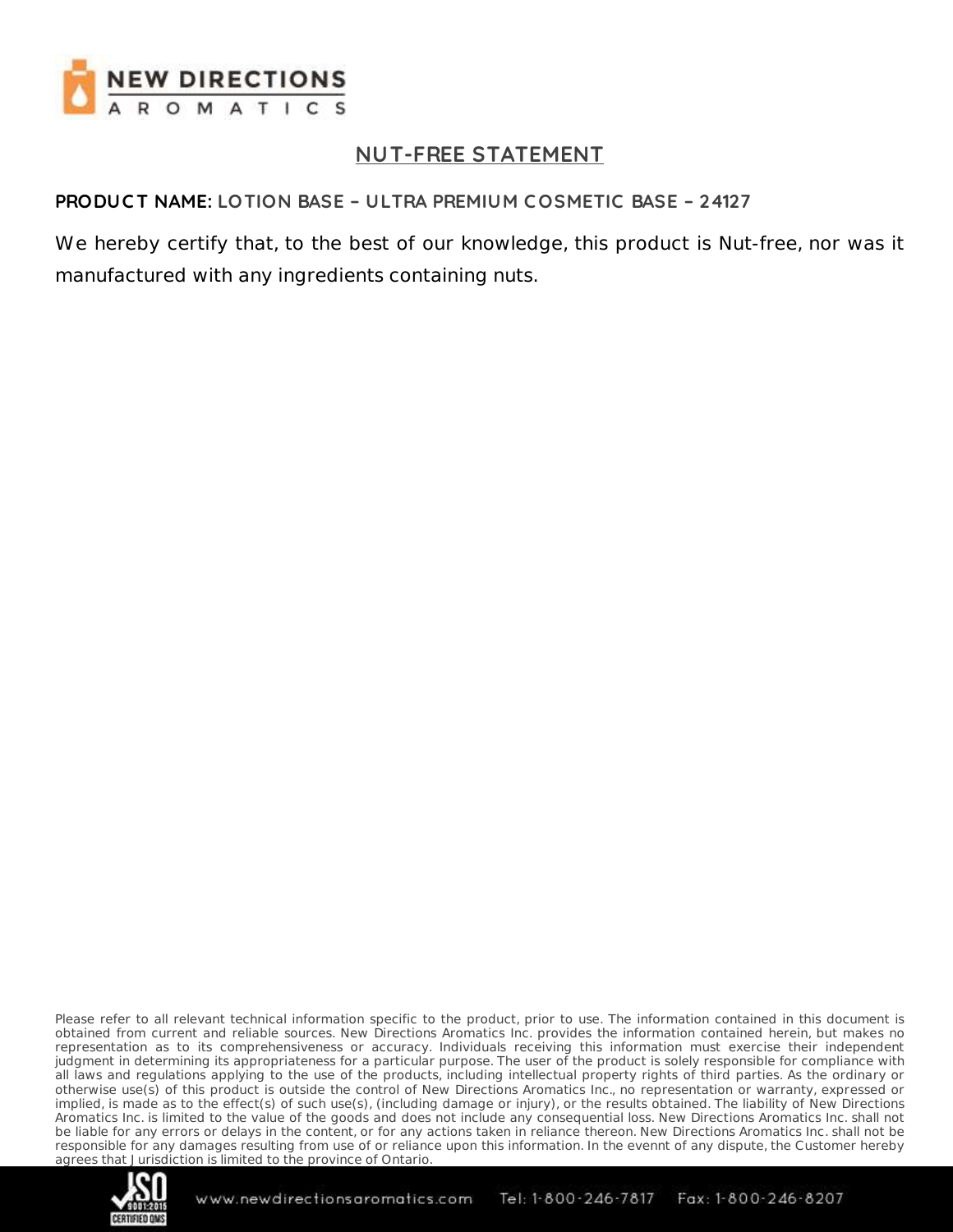

# **PARABEN-FREE STATEMENT**

## **PRODUC T NAME: LOTION BASE – ULTRA PREMIUM C OSMETIC BASE – 24127**

We hereby certify that, to the best of our knowledge, this product was not produced with parabens, nor does it contain any.

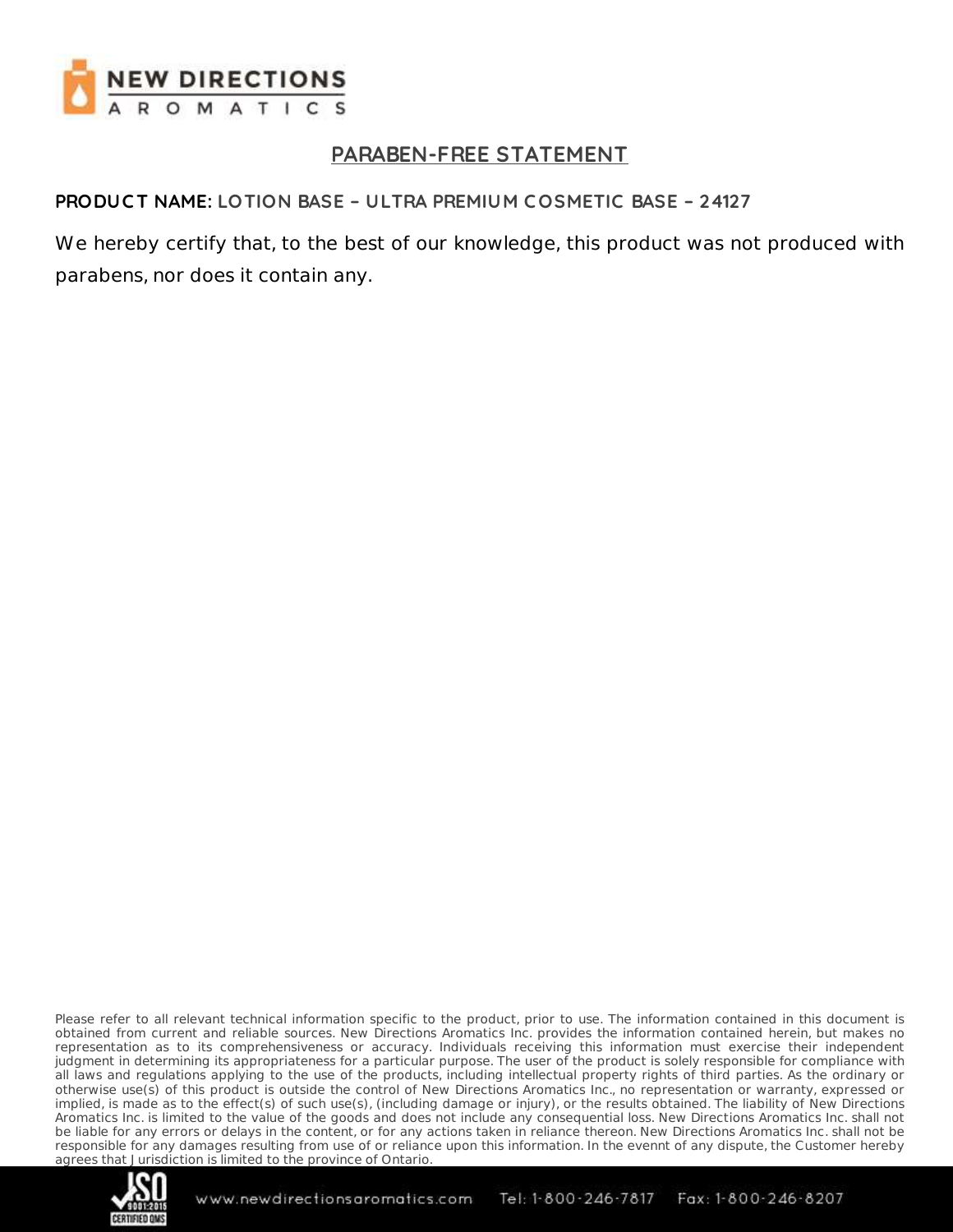

# **PHTHALATE-FREE STATEMENT**

#### **PRODUC T NAME: LOTION BASE – ULTRA PREMIUM C OSMETIC BASE – 24127**

We hereby certify that, to the best of our knowledge, this product was not produced with phthalates, nor does it contain any.

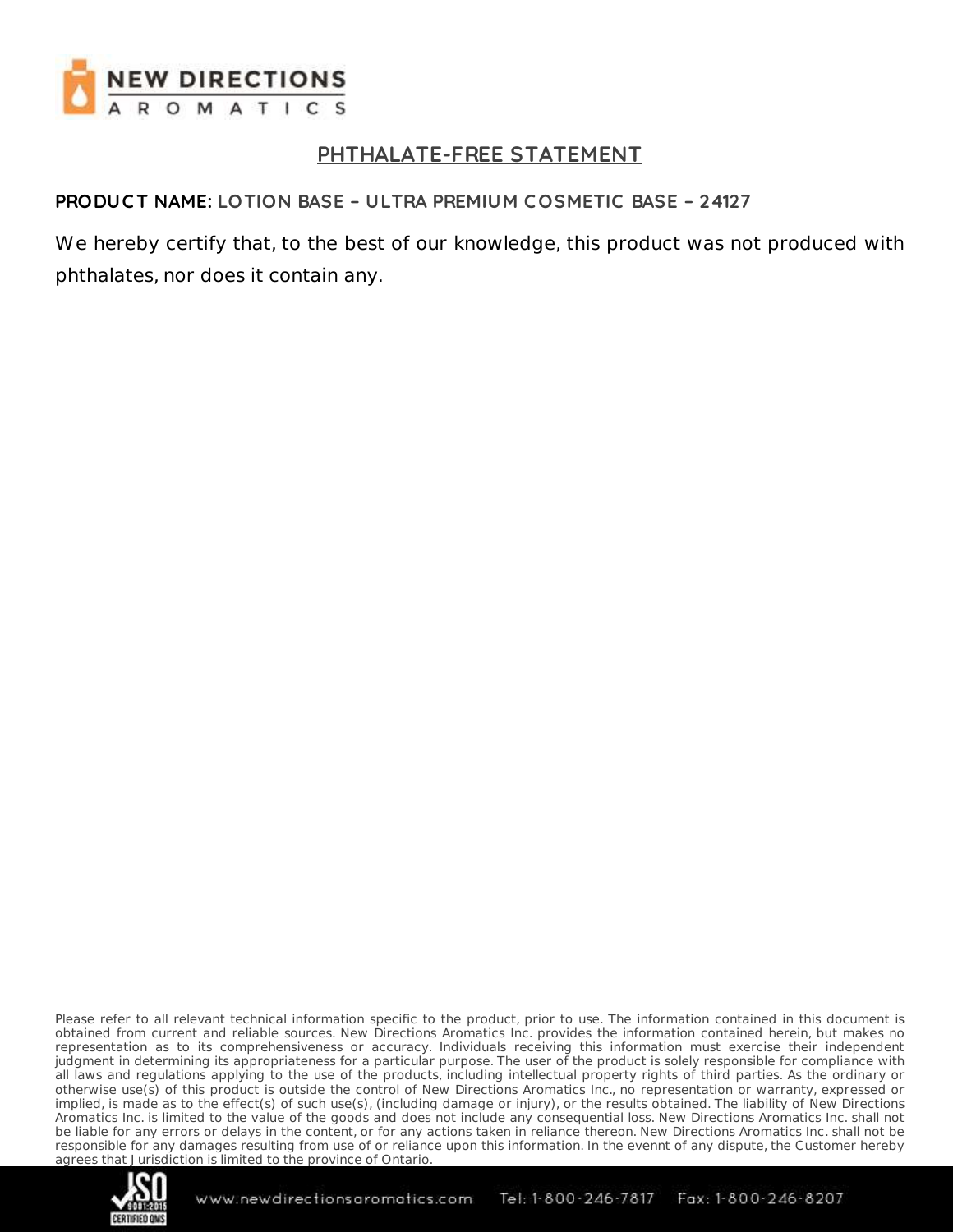

## **DEC LARATION OF BOVINE/TRANSFERABALE SPONGIFORM ENC EPHALOPATHY (BSE/TSE)**

#### **PRODUC T NAME: LOTION BASE – ULTRA PREMIUM C OSMETIC BASE – 24127**

We hereby confirm that, to the best of our knowledge, this product was not made with, nor contains, any animal material or derivatives, and is free of BSE/TSE.

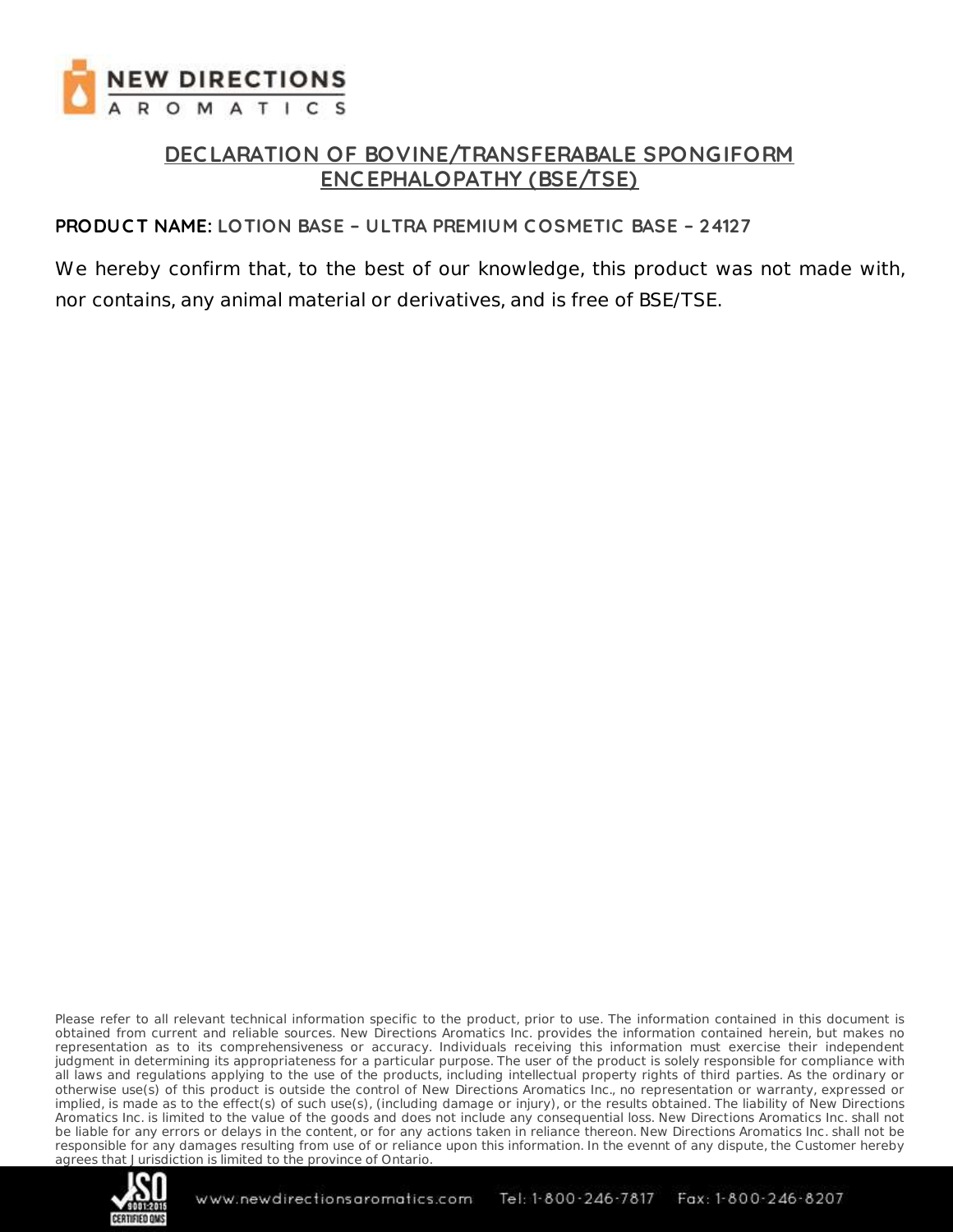

# **C RUELTY-FREE STATEMENT**

## **PRODUC T NAME: LOTION BASE – ULTRA PREMIUM C OSMETIC BASE – 24127**

We hereby certify that, to the best of our knowledge, this product has not been tested on animals.

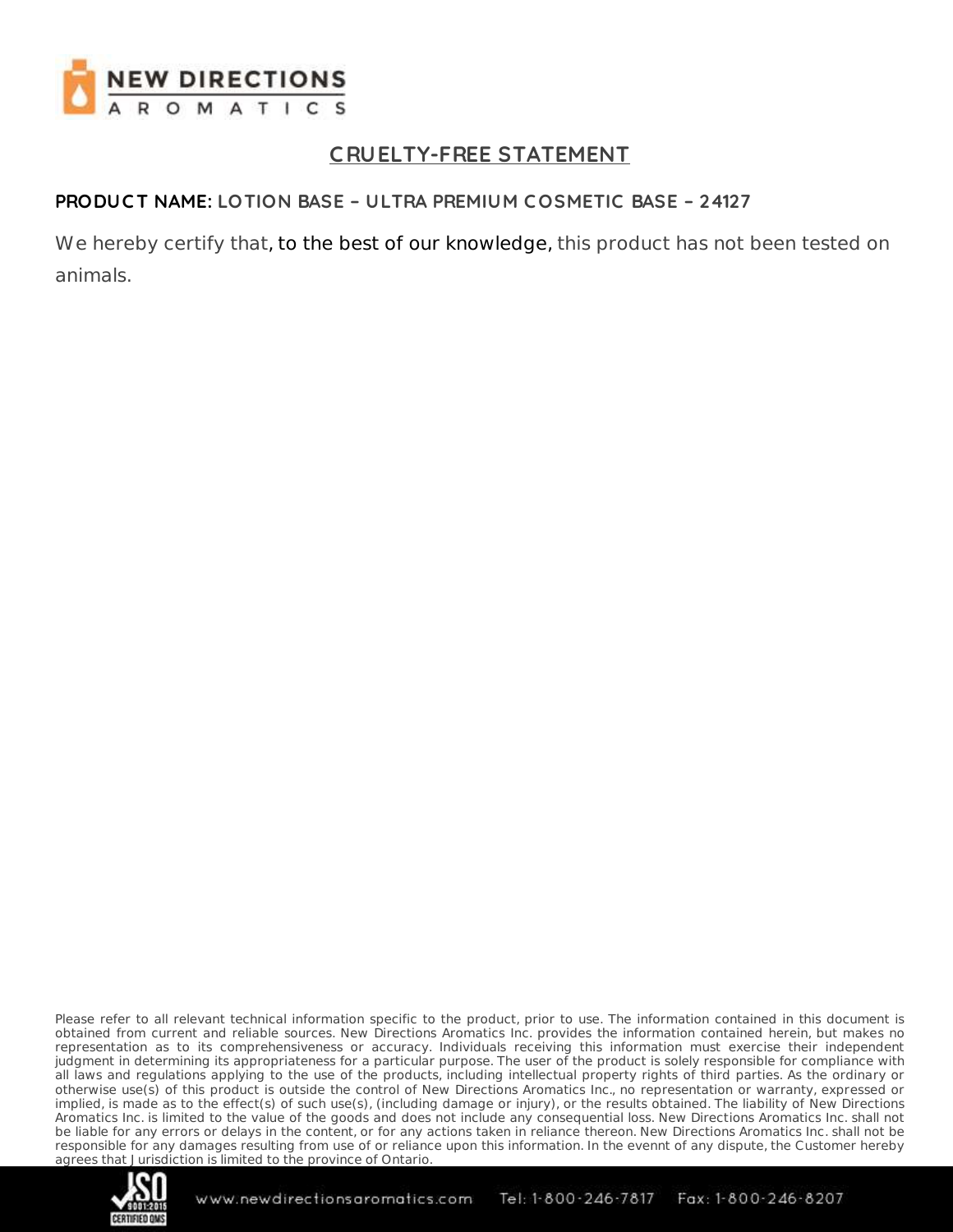

# **KOSHER STATEMENT**

## **PRODUC T NAME: LOTION BASE – ULTRA PREMIUM C OSMETIC BASE – 24127**

We hereby confirm that, this product has been certified to Kosher standards.

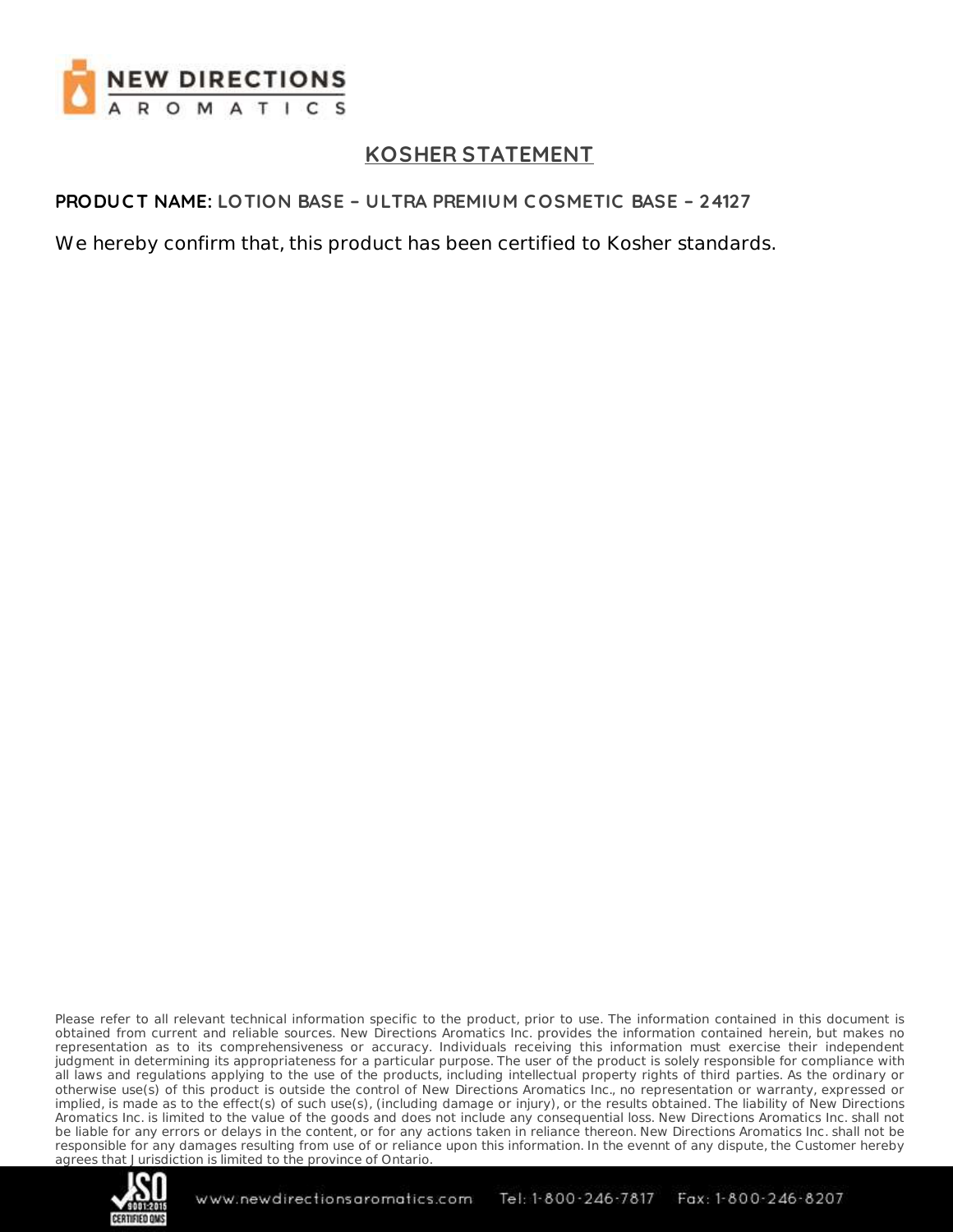

# **VEGETARIAN STATEMENT**

### **PRODUC T NAME: LOTION BASE – ULTRA PREMIUM C OSMETIC BASE – 24127**

We hereby confirm that, this product has been certified to Vegetarian standards.

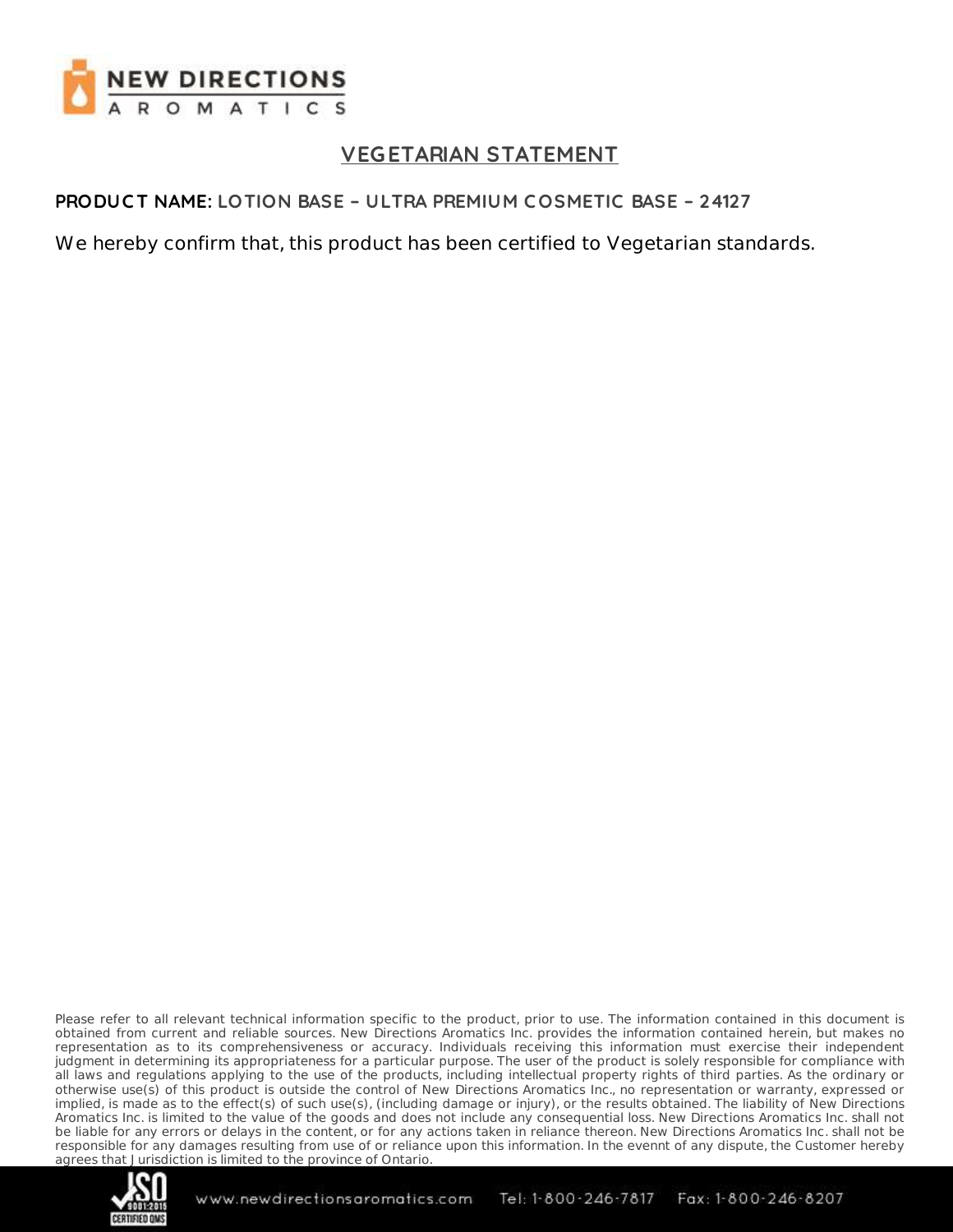

## **DEC LARATION OF C ALIFORNIA PROPOSITION 65 COMPLIANC E**

## **PRODUC T NAME: LOTION BASE – ULTRA PREMIUM C OSMETIC BASE – 24127**

We hereby confirm that, to the best of our knowledge, the following ingredient of this product may contain trace levels of 1, 4 dioxane and ethylene oxide that are currently reported in the California Proposition 65 list:

Cetearyl Alcohol (and) Ceteareth-20